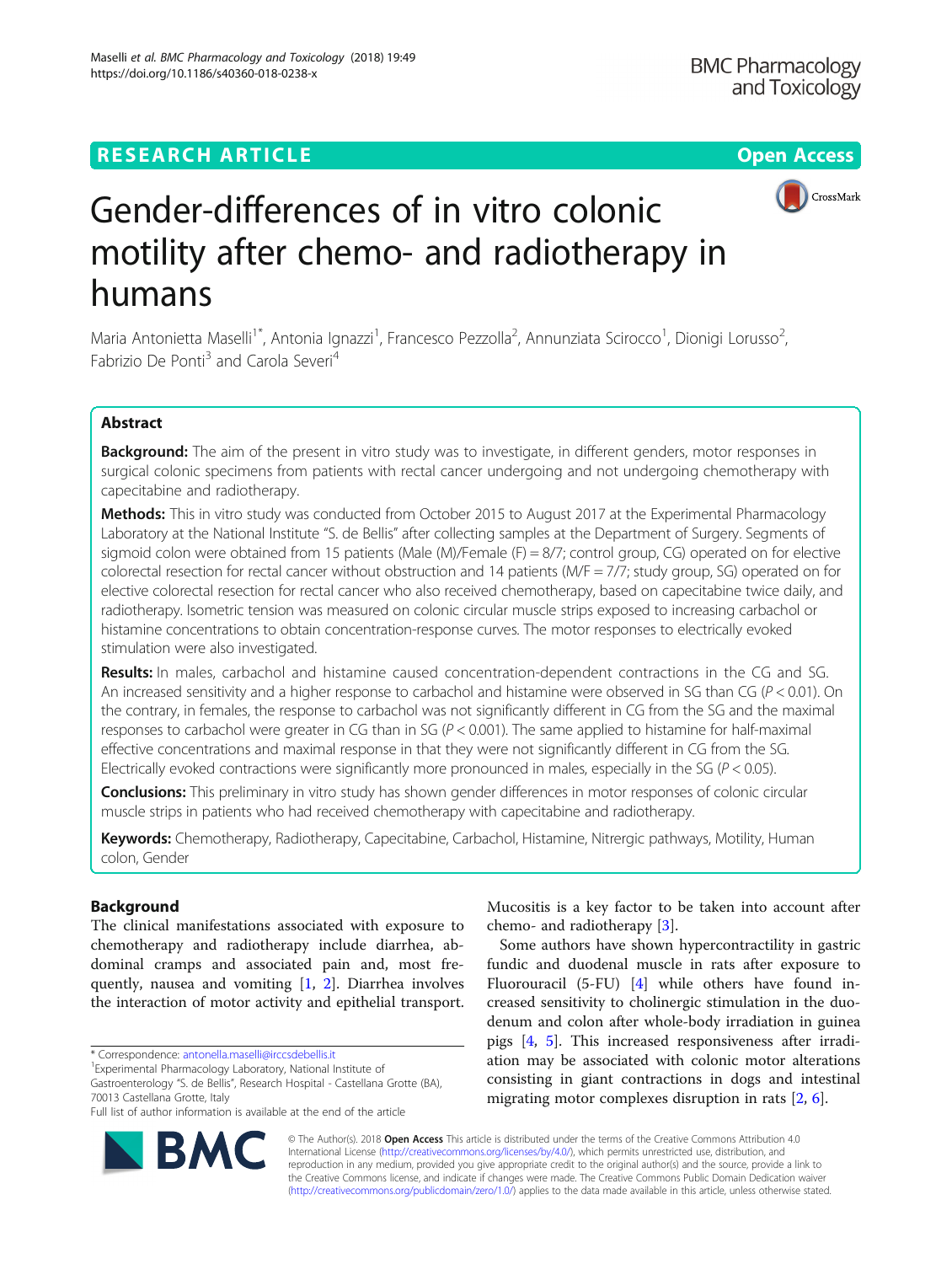The use of chemo- and radiotherapy disrupts the mucosal barrier and represents a clinically significant risk factor for local infections and sepsis [\[7](#page-6-0)]. Some studies demonstrated significant enhancement in gastrointestinal muscle contractility in response to carbachol during infections and chronic inflammation [[8,](#page-6-0) [9\]](#page-6-0) and increased sensitivity to histamine in inflammatory conditions related to the release of leukotrienes that increase histamine receptor numbers [\[10](#page-6-0)]. Furthermore, the increase in gastrointestinal transit occurring during infection is mediated by endogenous tachykinins, modulated by the activation of nitric oxide (NO) biosynthesis [[11](#page-6-0)]. This tachykinergic component is most probably expressed in elderly male patients per a gender-related difference in receptor density of human colon [\[12\]](#page-6-0).

Nevertheless, this increased in sensitivity to contractile agonists is not universally observed. For instance, Sung et al. showed a significant reduction in contractility to carbachol in human stomach induced by cisplatin-based chemotherapy [[13](#page-6-0)]. Besides, the response to histamine did not change in colitis in rats [[14\]](#page-6-0).

In 5-FU-induced oral mucositis, NO is also involved. In fact, previous reports showed that proinflammatory cytokines stimulate inducible NO synthase (iNOS)-derived NO production [\[7\]](#page-6-0). The NO increase is in agreement with studies reporting increased plasma nitric oxide after oral administration of anticancer drugs in rats and in disagreement with other studies reporting reduced expression of the inducible form of NOS in rats receiving cisplatin and no change in neural NO synthase (nNOS) expression in patients receiving chemotherapy [[13,](#page-6-0) [15,](#page-6-0) [16](#page-6-0)].

These discrepancies in contractile response to agonists, carbachol and histamine, and NO production might be related to differences in species, intestinal tracts, duration of chemotherapy and radiotherapy or length of time after chemo-and radiotherapy as well as to gender.

Possible gender differences in the colonic response to chemotherapy and radiotherapy have not been well characterized. Therefore, the aim of the present in vitro study was to investigate, in different genders, the response to contracting agents (carbachol or histamine) and electrical stimulation in surgical colonic specimens from patients who had undergone standard chemotherapy with capecitabine and radiotherapy, compared to patients who had not undergone chemo- and radiotherapy.

### Methods

This in vitro study was conducted at the Experimental Pharmacology Laboratory of The National Institute of Gastroenterology "S. de Bellis" Castellana Grotte (BA) after collecting samples at the Department of Surgery of the same institute. The in vitro experiments were carried out from October 2015 to August 2017. Segments of sigmoid

colon obtained from 15 patients  $(M/F = 8/7)$  operated on for elective colorectal resection for rectal cancer served as a control group (CG) and 14 patients  $(M/F = 7/7)$  operated on for elective colorectal resection of rectal cancer who had received neoadjuvant therapy, based on capecitabine (Xeloda®, 825 mg/m<sup>2</sup>, Welwyn Garden City, United Kingdom), twice daily and one dose of radiotherapy (50.4 Gy in 28 fractions of 180 cGy/die) before surgery served as a study group (SG). Patients were 15 men (8 CG, average age  $73.4 \pm 1.1$  years; range  $73-76$  years and  $7$  SG, average age  $73.3 \pm 1.7$  years; range  $72-77$  years) and 14 women (7 CG, average age  $74.3 \pm 1.6$  years; range  $72-76$  years and  $7 \text{ SG}$ , average age  $73.6 \pm 1.3$  years; range  $72-78$  years).

In all patients, preanaesthetic medication was intramuscular atropine (1 mg) and midazolam (5 mg). Anaesthesia was induced by propofol (2.5 mg/kg) intravenously (i.v.) and maintained with nitrous oxide/oxygen  $(N_2O/O_2)$  (1/2) and sevoflurane (0.5–2%). Patients received norcuronium (8 mg) i.v. during induction of anaesthesia.

Colonic strips were taken from a carcinoma-free area, 1–4 cm along the longitudinal axis.

#### Motility study in vitro

We used the same methods reported before [[17](#page-6-0)]. In brief, tissues were gently deprived of the mucosa and the muscle segments were cut into strips  $(1.0 \text{ cm} \times 0.3 \text{ cm})$  transversely (circular) to the axis of bowel. Circular muscle strips were mounted in an organ bath (10 ml) containing oxygenated Krebs solution, maintained at a temperature of 37 °C and gassed with 5% carbon dioxide  $(CO_2)$  in  $O_2$ . The composition of the Krebs solution was as follows: sodium chloride (NaCl) 115.5 mM; potassium chloride (KCl) 4.6 mM; calcium chloride  $(CaCl<sub>2</sub>)$  2.5 mM; magnesium chloride (MgCl<sub>2</sub>) 2.1 mM; sodium bicarbonate (NaHCO<sub>3</sub>) 21.9 mM; monosodium phosphate (NaHPO<sub>4</sub>) 1.2 mM; and glucose 15.5 mM. Tissues were stored overnight at 4 °C prior to use. Strips were tied with a silk ligature to an isometric transducer (Force 100, N. S/N 77648, 77645, 77631, ADInstruments Ltd., Unit B, Bishops Mews, Transport Way, Oxford OX4 6HD, UNITED KINGDOM), and contractions were recorded on a PowerLab/800 (Model ML119 Serial 2265, ADInstruments Ltd., Unit B, Bishops Mews, Transport Way, Oxford OX4 6HD, UNITED KING-DOM) acquisition program. The muscle length was measured directly in the bath by using a caliper. After gentle, repeated washings following by 1-h stabilization, tissues were placed under a tension of 20–24 mN (in preliminary tests it was shown that this baseline tension produces the maximal response to  $1 \times 10^{-6}$ M carbachol). After equilibration, at least two comparable responses to carbachol were recorded before tissues were exposed to increasing concentrations of carbachol, histamine or electrical field stimulation (EFS). The motor response to carbachol and histamine were investigated on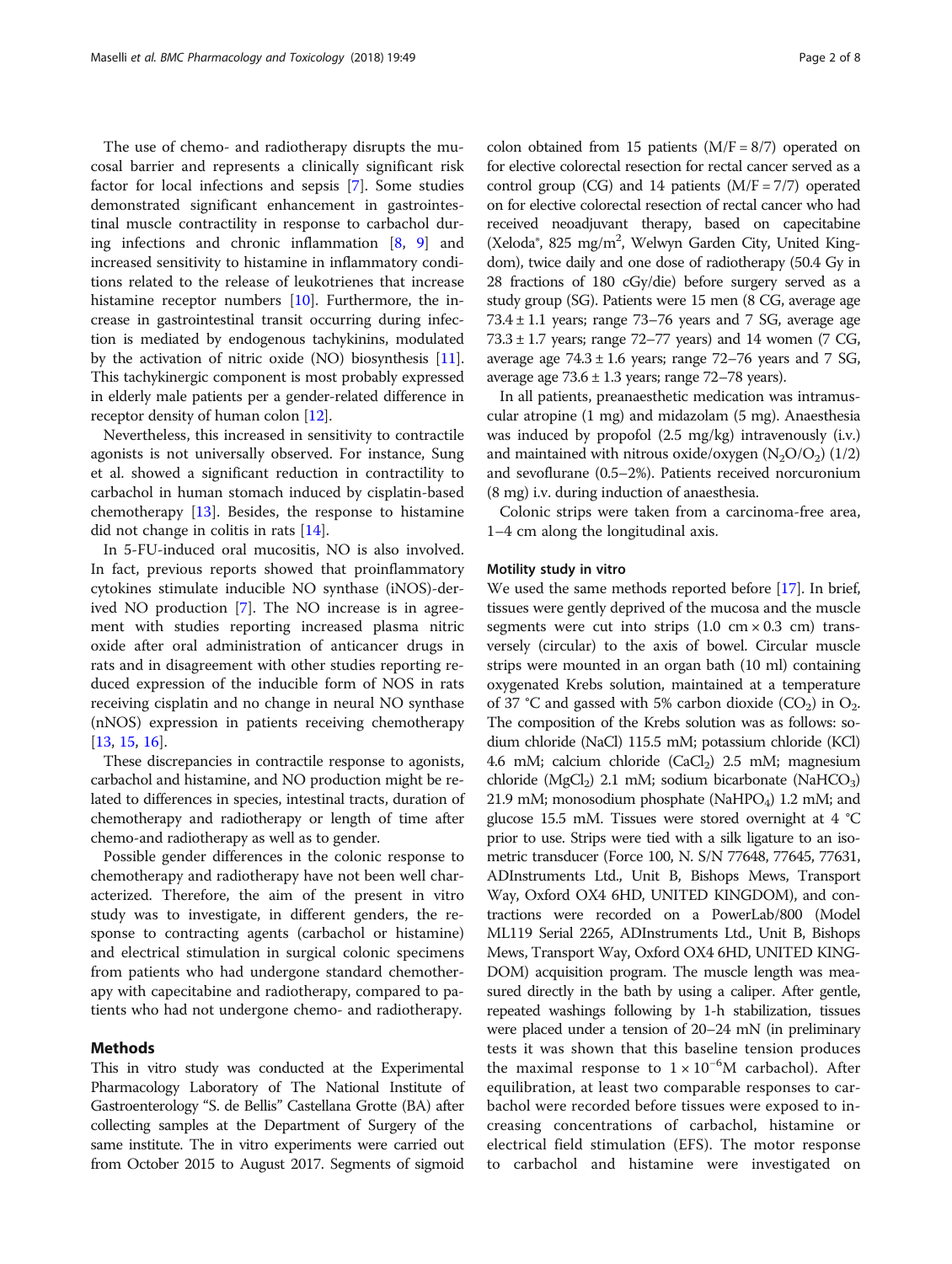<span id="page-2-0"></span>circular strips obtained from male and female patients of both groups. Strips were exposed to increasing concentrations of carbachol  $(1 \times 10^{-8} M - 1 \times 10^{-6} M)$ , cumulatively) and histamine  $(1 \times 10^{-8} M - 1 \times 10^{-6} M)$ , cumulatively) in order to obtain concentration-response curves. The curves were repeated after 60 min and some washing steps.

The motor responses to EFS were investigated on circular strips obtained from male and female patients of both groups. EFS was performed with an electrical stimulator type 215/T (Hugo Sachs Elektronik, March/ Freiburg, Germany) using two platinum wire electrodes (15 mm in length and 5 mm in width) placed parallel to the longitudinal axis of the strips. Electrodes were placed 4.5 mm from the strip. The duration of the train of electrical pulses was always 10 s, and stimulation was performed every 2 min (0.1–10 Hz, pulse duration 0.3 ms, supramaximal strength: 20 V) [[18](#page-6-0), [19](#page-6-0)]. The current applied across the bath was monitored and the compliance of voltage was also measured. The time interval between each train of electrical pulses was always 60 min, because preliminary experiments indicated that this allows to evoke reproducible control responses, apart from the first response, which was always discarded. Electrically evoked contractions were evaluated in the presence of atropine  $(2 \times 10^{-6} M)$ , guanethidine  $(5 \times 10^{-6} M)$  and L-nitro arginine methyl ester (L-NAME 2 × 10−<sup>4</sup> M), an inhibitor of NO synthase. The contact time was 30 min for atropine and guanethidine and 45 min for L-NAME. The concentration of atropine was chosen on the basis of previous experiments showing that they fully blocked the contraction produced by  $1 \times 10^{-4}$ M carbachol. The concentration of guanethidine was chosen on the basis of literature data [[20,](#page-6-0) [21](#page-6-0)]. At the end of each experiment, strips were removed, blotted, and weighed.

## Chemicals

Carbachol chloride, histamine dihydrochloride, atropine sulphate, guanethidine sulphate, and L-nitro arginine methyl ester (L-NAME) were purchased from Sigma Chemical Co. (St Louis, Missouri, United States). Other chemicals were of the highest quality and were obtained from commercial sources.

#### Statistical analysis

The results are given as means  $\pm$  standard error (SE) (n indicates the number of patients). Carbachol- and histamine-induced contractions were measured as increases over baseline activity and were calculated as mN per cross sectional area (expressed in  $\text{cm}^2$ ) [[18](#page-6-0), [19,](#page-6-0) [22,](#page-7-0) [23](#page-7-0)]. We then expressed concentration-response data as a percentage of the maximal response to carbachol or histamine and calculated half-maximal effective concentration  $(EC_{50})$ values with 95% confidence intervals (CIs) from log concentration-response curves using non-linear regression

analysis. Stress induced by electrical stimulation was expressed as mN per cross sectional area [\[18,](#page-6-0) [19](#page-6-0), [22](#page-7-0), [23](#page-7-0)]. We compared data sets with a paired Wilcoxon test (responses before and after treatment), unpaired Mann-Whitney U test (differences between groups), and unpaired Student's t test, as appropriate. We used a commercial statistical package (GraphPad Prism, version 5 for Windows, GraphPad Software, San Diego, California, United States) and considered statistical significance achieved when  $P < 0.05$ .

## Results

#### Response to carbachol and histamine

In male patients, carbachol  $(1 \times 10^{-8} M - 1 \times 10^{-6} M)$  and histamine  $(1 \times 10^{-8} M - 1 \times 10^{-6} M)$  caused concentrationdependent contractions in circular muscle strips in the CG and SG (Fig. 1).  $EC_{50}$  values to carbachol were  $8.54 \times 10^{-6}$ M (95% CI 4.54–16.0 × 10<sup>-6</sup>M) and 1.58 × 10−<sup>6</sup> M (95% CI 0.68–3.70 × 10−<sup>6</sup> M) in CG and SG respectively (Fig. 1). This response was greater in SG than in CG  $(P < 0.01)$ . Moreover, the maximal responses to carbachol (expressed in  $mN/cm<sup>2</sup>$ ) were significantly higher in SG male patients  $(4623.0 \pm 894.4 \text{ mN/cm}^2$  in SG vs  $1621.0 \pm 204.5 \text{ mN/cm}^2$  in CG; P < 0.01).

The same was true when we analyzed histamine-induced responses: EC<sub>50</sub> values were  $3.77 \times 10^{-6}$ M (95% CI 1.79– 7.94 × 10<sup>-6</sup>M) and 0.37 × 10<sup>-6</sup>M (95% CI 0.09-1.42 × 10−<sup>6</sup> M) in CG and SG, respectively. This response was greater in SG than in CG  $(P < 0.001)$  (Fig. [2](#page-3-0)). Again, the maximal responses to histamine were significantly higher in



female patients).  $P < 0.01$ , half-maximal effective concentration (EC<sub>50</sub>) value in SG male patients vs CG male patients; P < 0.01, maximal response in SG male patients vs CG male patients; P < 0.001, maximal response in CG female patients vs SG female patients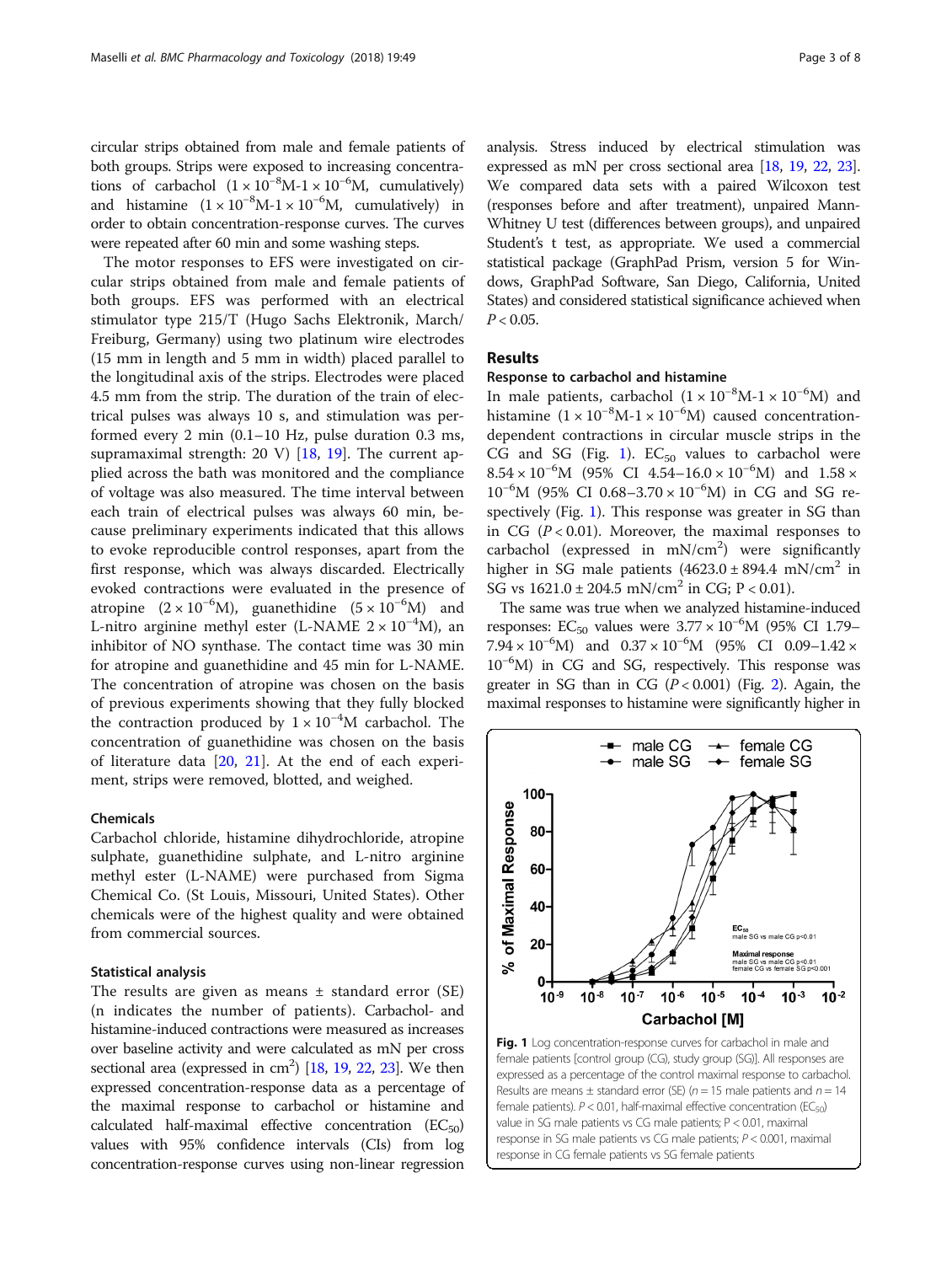

Conversely, in female patients, the response to carbachol (1 × 10<sup>-8</sup>M-1 × 10<sup>-6</sup>M) was not significantly different in the two groups, with a trend towards a reduced response in SG:  $EC_{50}$  values for carbachol were  $3.84 \times$  $10^{-6}$ M (95% CI 1.85–7.96 × 10<sup>-6</sup>M) and 6.84 × 10<sup>-6</sup>M (95% CI 3.70–12.63 ×  $10^{-6}$ M) in CG and SG, respectively (Fig. [1\)](#page-2-0). The maximal responses to carbachol were significantly higher in CG female patients (2247.0 ± 186.9 mN/ cm<sup>2</sup> in CG vs  $1354.0 \pm 109.9$  mN/cm<sup>2</sup> in SG;  $P < 0.001$ ).

The response to histamine was not significantly different in the two groups, with a trend towards a reduced response in CG:  $EC_{50}$  values for histamine were 7.99  $\times$  $10^{-6}$ M (95% CI 4.27–14.97 ×  $10^{-6}$ M) and  $3.85 \times 10^{-6}$ M (95% CI 2.07-7.14 ×  $10^{-6}$ M) in CG and SG, respectively (Fig. 2) and the maximal responses to histamine were not significantly different in the two groups  $(1384 \pm$ 154.6 mN/cm<sup>2</sup> in CG,  $1292.0 \pm 148.7$  mN/cm<sup>2</sup> in SG).

Moreover, analyzing groups of different gender, in SG maximal responses to carbachol and histamine were significantly more pronounced in male vs female patients  $(P < 0.001)$  and  $EC_{50}$  values to histamine were significantly different in male vs female patients (P < 0.001). In CG, the maximal response to histamine was significantly more pronounced in female vs male patients  $(P < 0.05)$ .

## Electrically evoked contractions

In both patient groups, electrically evoked contractions in circular muscle strips were linearly related to stimulation frequency in the 0.1–10 Hz range: analyzing groups of different gender, electrically evoked contractions were significantly more pronounced in male than in female patients both in CG that in SG at all frequencies.

The contractions in male patients were much more marked in SG than in CG in the 0.3–10 Hz frequency range (Fig. 3). The same trend was observed in female patients, where electrically evoked contractions were more marked in SG than in CG at frequency 0.1 Hz, 1– 10 Hz (Fig. 3).

Analyzing groups of different gender, electrically evoked contractions were significantly more pronounced in male than in female patients both in CG that in SG at all frequencies. In male patients, atropine and guanethidine per se inhibited electrically evoked contractions depending on stimulation frequency. The inhibition was significant in CG at all frequencies and in SG only at 3– 10 Hz. The addition of L-NAME reversed atropine and guanethidine inhibition, increasing electrically evoked responses at all frequency in CG and in SG only at 1– 3 Hz (Fig. [4a](#page-4-0)-[b\)](#page-4-0).

In females, also atropine and guanetidine inhibited electrically evoked contractions in CG at all frequency while in SG at the frequency 0.3–10 Hz. As in male patients, the addition of L-NAME reversed atropine and guanetidine inhibition increasing electrically evoked responses in CG

> $\rightarrow$  male CG  $\rightarrow$  female CG - male SG - female SG

500-

400

300

200

100

Stress (mN/cm<sup>2</sup>)

g

d



<span id="page-3-0"></span>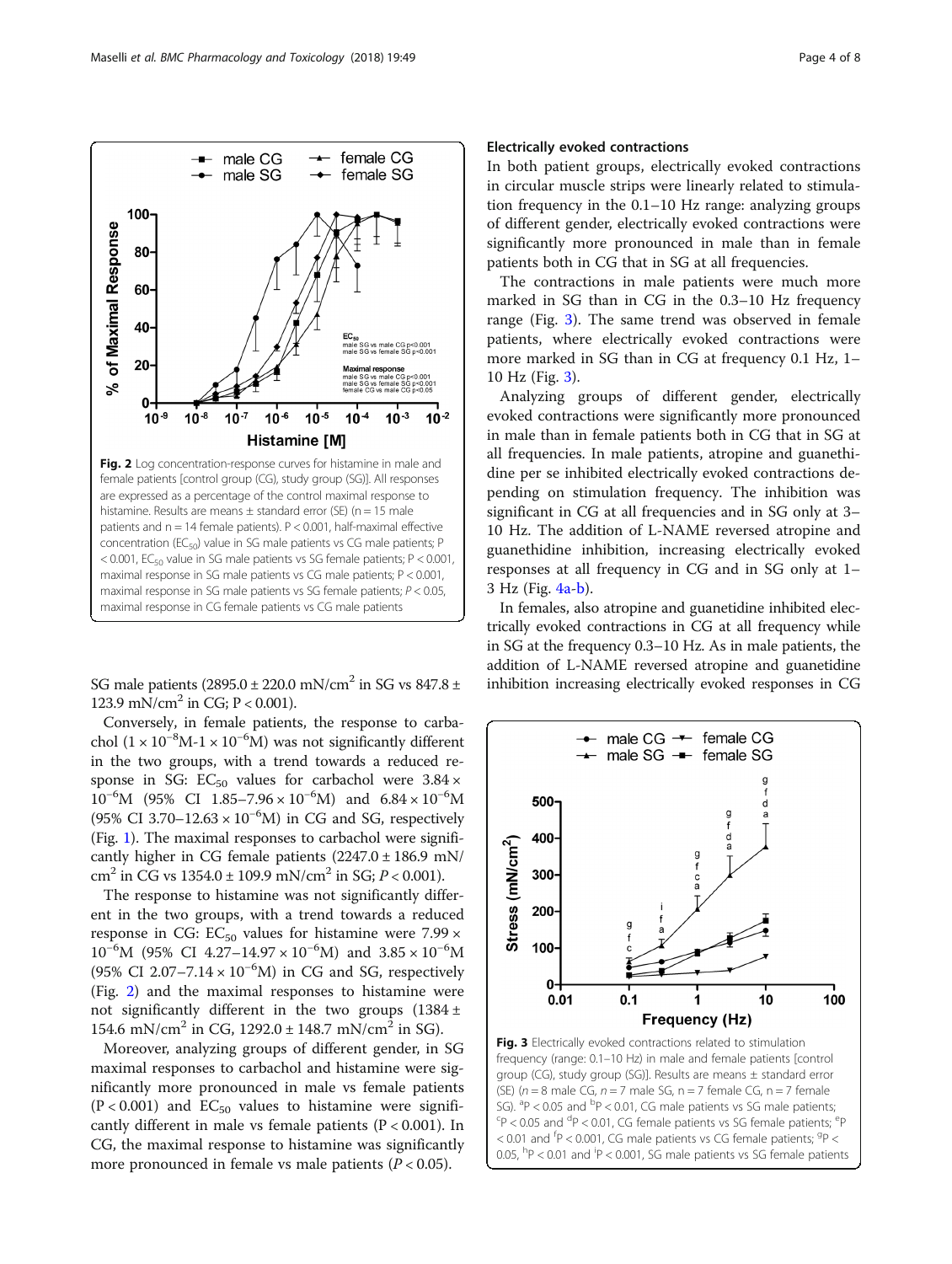<span id="page-4-0"></span>

and in SG, but this was significant at all frequencies only in CG (Fig. 5a-b).

Notably, the effect of L-NAME was most marked in CG males and less pronounced in SG males, CG and SG females.

## **Discussion**

In this study, in vitro colonic motor responses to carbachol, histamine or electrical stimulation after chemoand radiotherapy were quite different in male and female patients. Some of the observed gender differences were so remarkable that in our opinion they deserve a preliminary report here, since they are also in line with circumstantial evidence already available in the literature. However, we must acknowledge important intrinsic limitations of our study: we could analyse only a limited number of surgical specimens, which did not allow us to further investigate mechanisms underlying the gender differences. Furthermore, we cannot completely rule out the possibility that at least some of the observed differences might be due to heterogeneity of the clinical condition in individual patients.

Colonic circular muscle strips after chemo- and radiotherapy in SG were more sensitive to carbachol and histamine with respect to controls in males. Sensitivity to carbachol in these patients is in line with previous findings showing hypercontractility in gastric fundic and duodenal muscle, in both inflammatory and post-inflammatory phases of 5-FU induced intestinal mucositis in rats [[4](#page-6-0)]. Other authors showed increased sensitivity to cholinergic stimulation in the duodenum and colon after whole-body irradiation in guinea pigs [[5](#page-6-0)]. This increased responsiveness may be associated with colonic motor alterations consisting in giant contractions in dogs and intestinal migrating motor complexes disruption in rats [[2](#page-6-0), [6\]](#page-6-0). The increased incidence of giant contractions has been

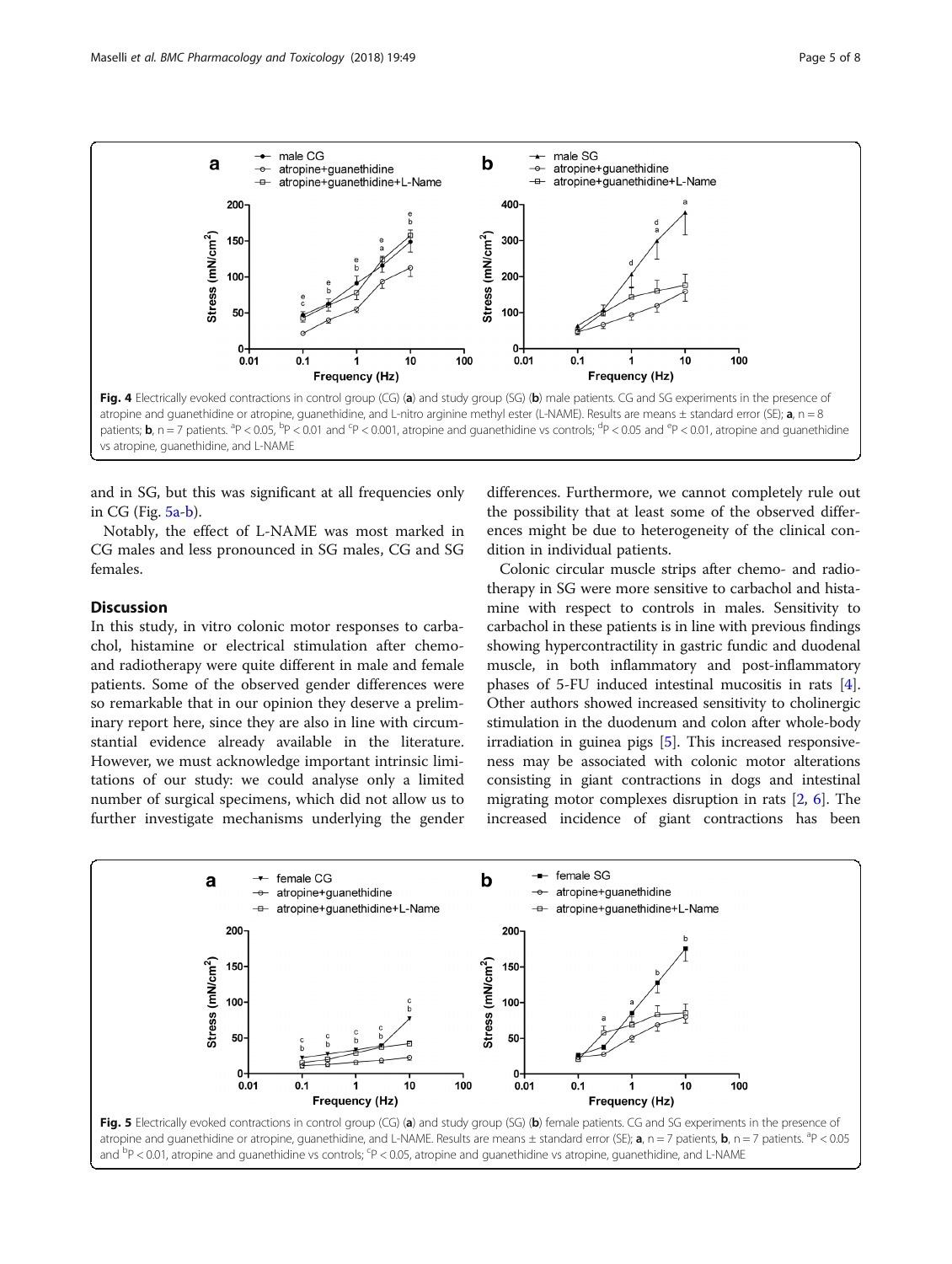suggested to be responsible for the iatrogenic side effects such as diarrhea, abdominal cramping and vomiting [[2,](#page-6-0) [6](#page-6-0), [24\]](#page-7-0). Furthermore, other studies have demonstrated significant enhancement in gastrointestinal muscle contractility in response to carbachol during chronic inflammation and infections [\[8](#page-6-0), [9](#page-6-0)]. When the mucosal barrier is damaged, the use of chemo- and radiotherapy represents a risk factor for local infections and sepsis [\[7](#page-6-0)].

Increased sensitivity to histamine has also been reported in inflammatory conditions related to the release of leukotrienes enhancing histamine receptor numbers [[10](#page-6-0)]. Nevertheless, this increased sensitivity to contractile agonists is somewhat controversial. Sung et al. showed significantly reduced contractility to carbachol in human stomach after cisplatin-based chemotherapy [[13](#page-6-0)]. Besides, the response to histamine did not change in colitis in rats [[14](#page-6-0)]. These discrepancies might be related to differences in species, intestinal tracts, duration of chemotherapy or length of time after chemotherapy as well as to gender.

In the present study, the sensitivity and the maximum response to carbachol or histamine were greater in male than in female SG patients. Even considering the mean age of our patients, this different response might at least in part be ascribed to female hormones, although we cannot rule out other factors. Indeed, Kaur et al. [[25](#page-7-0)] showed increased estrogen levels after surgery even in postmenopausal women. This may be an indicator than under stress (as after chemo- and radiotherapy) estrogen levels can be higher even in postmenopausal women. Therefore the different responses that we observed might be relative to an effect of female hormones still released under stress. An alternative explanation is that gender differences might be ascribed to the fact that in postmenopausal women tissues, in any case, have been exposed to estrogens in previous years, so that, even when oestrogen levels decrease, tissue responses may still differ. Interestingly, ovariectomy in adult female rabbits caused altered receptor sensitivity and increased intrinsic smooth muscle sensitivity to histamine in vascular smooth muscle. This would further explain the genderdependent difference that we observed in females compared to males [\[26\]](#page-7-0).

In the CG, we confirm the data previously published in our recent study on elderly female and male patients, where females were more sensitive and showed higher maximal response to carbachol [[17](#page-6-0)]. These observations are in line with previous findings, one showing increased response to carbachol in animals, while the other suggested that aging induces an increase in [Calcium](https://en.wikipedia.org/wiki/Calcium) ions  $(Ca^{2+})$  store with consequent  $Ca^{2+}$  overload, although these data do not specifically refer to gender differences [[27,](#page-7-0) [28\]](#page-7-0).

Also electrically evoked contractions were more marked in SG than in CG in both genders and this may be due to the formation of peroxynitrite. During severe inflammation, as observed after 5-FU treatment, a generation of reactive oxygen species (ROS) occurs. ROS directly damage cells, tissues, blood vessels and stimulate transcriptions factors, such as nuclear transcription factor-kB (NF-kB), which in turn causes up-regulation of pro-inflammatory cytokines, such as interleukin-1(IL-1), interleukin-6 (IL-6) and tumor necrosis factor alpha (TNF-alfa). Previous reports show that 5-FU induces oral mucositis causing proinflammatory cytokines that stimulate iNOS-derived NO production [[7\]](#page-6-0). The reaction between NO and ROS produces peroxynitrite, a toxic compound that causes lipid peroxidation, oxidation of protein sulfhydryl groups, with tissue injury and local increase of inflammation [\[7](#page-6-0), [29,](#page-7-0) [30\]](#page-7-0).The increased electrically evoked contraction could also be attributed to tachykininergic components. The increase in gastrointestinal transit occurring during infection is mediated by endogenous tachykinins, which are modulated by the activation of NO biosynthesis [\[11](#page-6-0)]. This tachykininergic component is most probably expressed in elderly male patients. In fact, Burcher et al. showed a gender-related difference in receptor density of human colon, with binding capacity  $(B_{\text{max}})$  lower in females than in males [[12\]](#page-6-0). An increase in NO is in agreement with reports of an increased plasma nitric oxide after oral administration of anticancer drugs in rats and in disagreement with other reports of a reduced expression of the inducible form of NOS in rats receiving cisplatin and of no change in neural NO synthase (nNOS) expression in patients receiving chemotherapy [\[13](#page-6-0), [15](#page-6-0), [16\]](#page-6-0).

It is difficult to explain why the electrically evoked contractile response were greater in males than in females after chemo- and radiotherapy. However, even in the control group, the response to electrical stimulation is greater in males than in females, as we have already shown in previous work [[17\]](#page-6-0). Besides, the response to EFS and L-NAME was lower in females than in males both in CG and in SG, possibly because elderly females are not under the influence of female hormones unlike adult females, as suggested in our previous study [\[17](#page-6-0)].

One study hypothesized that advanced age is associated with decreased expression of neuronal NO synthase (nNOS) and concomitant reduction in synthesis of NO in rat colon [\[31](#page-7-0)]. That may contribute to explain our findings in females. Other studies showed that estrogens increase endothelial NO synthase (eNOS) [\[32,](#page-7-0) [33\]](#page-7-0), but inhibit iNOS [\[32\]](#page-7-0). During inflammatory reactions, NO levels, produced by iNOS, increase and this may contribute to local tissue damage [[34](#page-7-0)–[37](#page-7-0)]. This may explain the lack of difference in response to L-NAME group SG in both genders.

In order to explain the increased sensitivity to carbachol and decreased response to EFS and L-NAME in CG female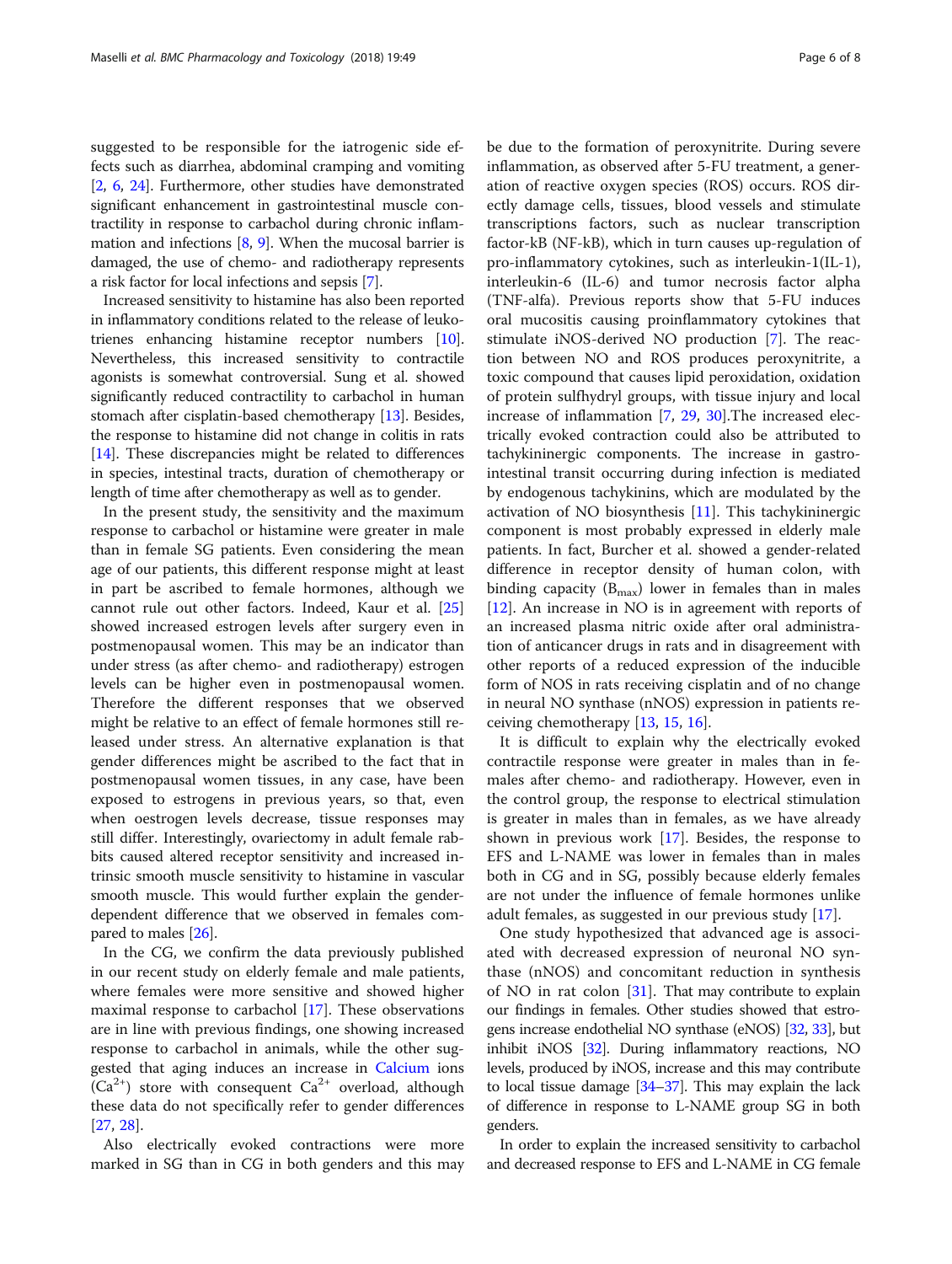<span id="page-6-0"></span>patients we hypothesize a decreased expression of nNOS with concomitant reduction in synthesis of NO [\[31](#page-7-0)].

## Conclusions

This preliminary in vitro study indicates gender differences in the motor responses of colonic circular muscle strips exposed to cholinergic, histaminergic and electrical stimulation in patients who have received chemotherapy with capecitabine and radiotherapy. Further studies to elucidate the underlying mechanisms are warranted.

#### Abbrevations

5-FU: Fluorouracil; EFS: Electrically evoked stimulation; eNOS: Endothelial nitric oxide synthase; IL-1: interleukin-1; IL-6: interleukin-6; iNOS: inducible nitric oxide synthase; L-NAME: L-nitro arginine methyl ester; NF-kB: nuclear transcription factor-kB; nNOS: neuronal nitric oxide synthase; NO: nitric oxide; ROS: reactive oxygen species; TNF-alfa: tumor necrosis factor alpha; M: Male; F: Female; SE: standard error; N<sub>2</sub>O/O<sub>2</sub>: nitrous oxide/oxygen; B<sub>max</sub>: binding<br>capacity; CI: confidence interval; Ca<sup>2+</sup>: Calcium ions; i.v.: intravenous

#### Acknowledgements

We wish to thank Dr. Maria Lucia Caruso for her collaboration as a pathologist.

#### Author contributions

All authors have reviewed the manuscript for its scientific content and approved its final version. MAM designed the study and drafted the manuscript; AI performed the experiments on muscle strips and analyzed the data; DL contributed to patients' selection, provided surgical specimens and contributed to data collection; FP contributed to patients' selection, provided surgical specimens and contributed to data collection; AS contributed to data analysis; FDP contributed to data analysis and interpretation and reviewed the draft of the manuscript; CS designed the study and drafted the manuscript.

#### Funding

The project was funded by the Italian Ministry of Health through Grant RO 06.17. The Italian Ministry of Health had no role in the design of the study, collection, analysis, and interpretation of data or in writing the manuscript.

#### Availability of data and materials

The datasets used and analysed during the current study are available from the corresponding author on reasonable request.

#### Ethics approval and consent to participate

The study was reviewed and approved by the Ethics Committee of the National Cancer Research Center, IRCCS Oncologico Giovanni Paolo II, Bari, Italy. Written informed consent was obtained from all participants.

#### Consent for publication

Not applicable.

#### Competing interests

The authors declare that they have no competing interests.

#### Publisher's Note

Springer Nature remains neutral with regard to jurisdictional claims in published maps and institutional affiliations.

#### Author details

<sup>1</sup> Experimental Pharmacology Laboratory, National Institute of Gastroenterology "S. de Bellis", Research Hospital - Castellana Grotte (BA), 70013 Castellana Grotte, Italy. <sup>2</sup>Department of Surgery, National Institute of Gastroenterology "S. de Bellis", Research Hospital - Castellana Grotte (BA),<br>70013 Castellana Grotte, Italy. <sup>3</sup>Department of Medical and Surgical Sciences, University of Bologna, 40126 Bologna, Italy. <sup>4</sup>Department of Internal Medicine and Medical Specialities, University Sapienza, 00161 Rome, Italy.

#### Received: 2 October 2017 Accepted: 17 July 2018 Published online: 03 August 2018

#### References

- 1. Riezzo G, Clemente C, Leo S, Russo F. The role of electrogastrography and gastrointestinal hormones in chemotherapy-related dyspeptic symptoms. J Gastroenterol. 2005;40(12):1107–15.
- 2. Picard C, Wysocki J, Fioramonti J, Griffiths NM. Intestinal and colonic motor alterations associated with irradiation-induced diarrhoea in rats. Neurogastroenterol Mot. 2001;13(1):19–26.
- 3. Lockhart PB, Sonis ST. Alterations in the oral mucosa caused by chemotherapeutic agents. A histologic study. J Dermatol Surg Oncol. 1981; 7(12):1019–25.
- 4. Soares PM, Mota JM, Gomes AS, Oliveira RB, Assreuy AM, Brito GA, Santos AA, Ribeiro RA, Souza MH. Gastrointestinal dysmotility in 5-fluorouracilinduced intestinal mucositis outlasts inflammatory process resolution. Cancer Chemother Pharmacol. 2008;63(1):91–8.
- 5. Krantis A, Rana K, Harding RK. The effects of γ-radiation on intestinal motor activity and faecal pellet expulsion in the Guinea pig. Dig Dis Sci. 1996; 41(12):2307–16.
- 6. Summers RW, Hayek B. Changes in colonic motility following abdominal irradiation in dogs. Am J Phys. 1993;264(6 Pt 1):G1024–30.
- 7. Leitão RF, Ribeiro RA, Bellaguarda EA, Macedo FD, Silva LR, Oriá RB, Vale ML, Cunha FQ, Brito GA. Role of nitric oxide on pathogenesis of 5-fluorouracil induced experimental oral mucositis in hamster. Cancer Chemother Pharmacol. 2007;59(5):603–12.
- 8. Moreels TG, De Man JG, Bogers JJ, De Winter BY, Vrolix G, Herman AG, Van Marck EA, Pelckmans PA. Effect of Schistosoma mansoni-induced granulomatous inflammation on murine gastrointestinal motility. Am J Physiol Gastrointest Liver Physiol. 2001;280(5):G1030–42.
- 9. Vermillion DL, Collins SM. Increased responsiveness of jejunal longitudinal muscle in Trichinella-infected rats. Am J Phys. 1988;254(1 Pt 1):G124–9.
- 10. Pynaert G, Grooten J, van Deventer SJ, Peppelenbosch MP. Cysteinyl leukotrienes mediate histamine hypersensitivity ex vivo by increasing histamine receptor numbers. Mol Med. 1999;5(10):685–92.
- 11. Martínez-Cuesta MA, Barrachina MD, Beltrán B, Calatayud S, Esplugues J. Nitric oxide modulates the acute increase of gastrointestinal transit induced by endotoxin in rats: a possible role for tachykinins. J Pharm Pharmacol. 1997;49(10):988–90.
- 12. Burcher E, Shang F, Warner FJ, Du Q, Lubowski DZ, King DW, Liu L. Tachykinin NK2 receptor and functional mechanisms in human colon: changes with indomethacin and in diverticular disease and ulcerative colitis. J Pharmacol Exp Ther. 2008;324(1):170–8.
- 13. Sung EZ, Arasaradnam RP, Jarvie EM, James S, Goodyear SJ, Borman RA, Snead D, Sanger GJ, Nwokolo CU. Effects of neo-adjuvant chemotherapy for oesophago-gastric cancer on neuro-muscular gastric function. Mol Biol Rep. 2012;39(12):9989–94.
- 14. Wells RW, Blennerhassett MG. Persistent and selective effects of inflammation on smooth muscle cell contractility in rat colitis. Pflugers Arch. 2004;448(5):515–24.
- 15. Nagahama S, Korenaga D, Honda M, Inutsuka S, Sugimachi K. Assessment of the intestinal permeability after a gastrectomy and the oral administration or anticancer drugs in rats: nitric oxide release in response to gut injury. Surgery. 2002;131(1 Suppl):S92–7.
- 16. Wang Y, Aggarwal SK. Effects of cisplatin and taxol on inducible nitric oxide synthase, gastrin and somatostatin in gastrointestinal toxicity. Anti-Cancer Drugs. 1997;8(9):853–8.
- 17. Maselli MA, Trisolini P, Demma I, Pezzolla F, De Ponti F. Gender- and agerelated differences in muscular and nerve-mediated responses in human colon. Dig Dis Sci. 2011;56(2):352–8.
- 18. Snape WJ Jr, Williams R, Hyman PE. Defect colonic smooth muscle contraction in patients with ulcerative colitis. Am J Phys. 1991;261(6 Pt 1):G987–91.
- 19. Snape WJ Jr, Kim BH, Willenbucher R, Koelbel CB, Mayer EA Jr, Walsh JH. Differences in the response of proximal and distal rabbit colonic muscle after electrical field stimulation. Gastroenterology. 1989;96(2 Pt 1):321–6.
- 20. Takeuchi T, Niioka S, Yamaji M, Okishio Y, Ishii T, Nishio H, Takatsuji K, Hata F. Decrease in participation of nitric oxide in nonadrenergic, noncholinergic relaxation of rat intestine with age. Jpn J Pharmacol. 1998;78(3):293–302.
- 21. Mitolo-Chieppa D, Mansi G, Rinaldi R, Montagnani M, Potenza MA, Genualdo M, Serio M, Mitolo CI, Rinaldi M, Altomare DF, Memeo V.